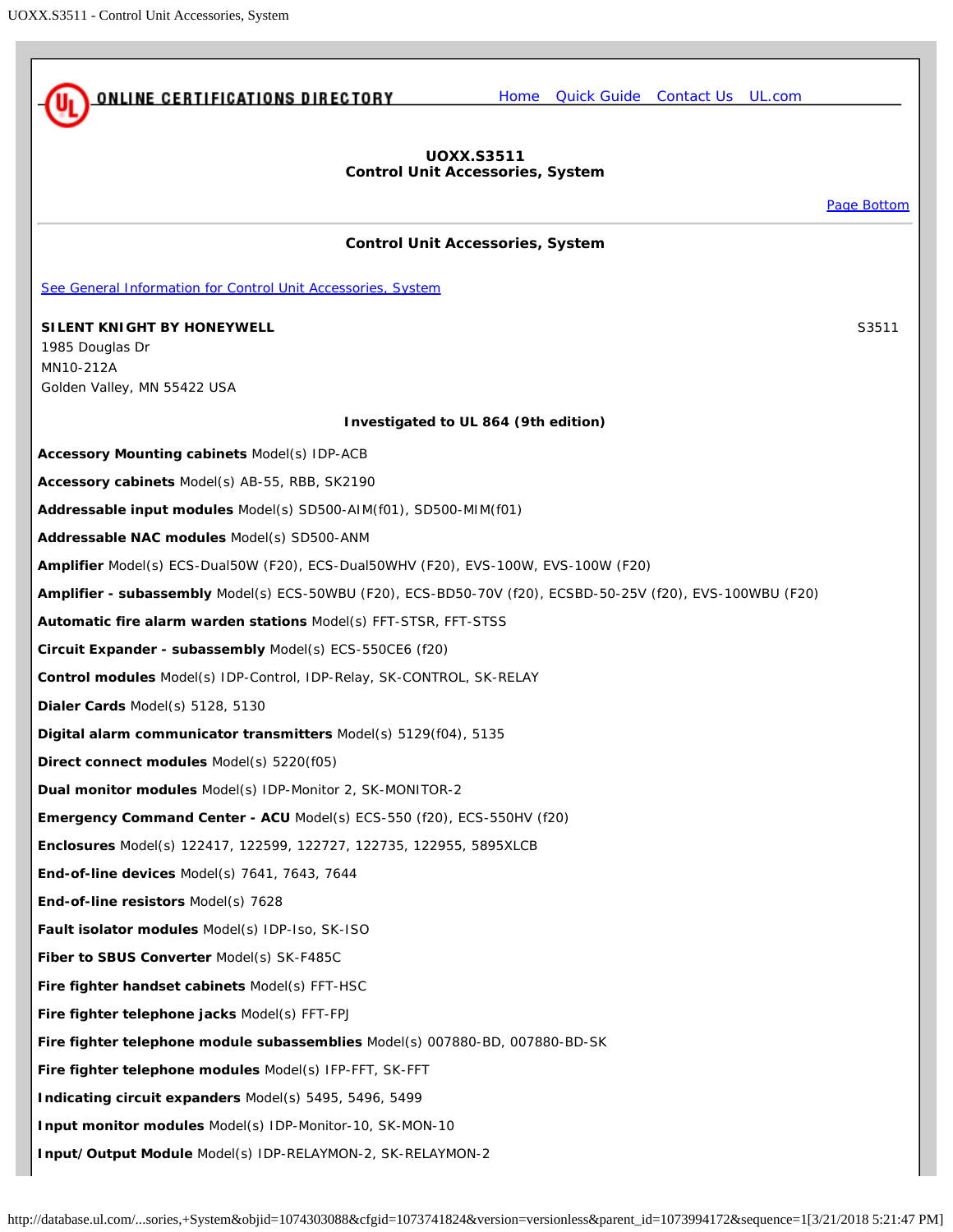UOXX.S3511 - Control Unit Accessories, System

**LED drivers** Model(s) SD500-LED **Line isolator devices** Model(s) SD500-LIM(f06), SD505-6IB(f06) **Local Operator Console** Model(s) ECS-550LOC (f20), ECS-RCU2000 (f20) **Main board** Model(s) 051282 **Main Board** Model(s) 058950, 068600, 077500, 100BD **Main Boards** Model(s) 054950, 054960, 054990 **Monitor modules** Model(s) IDP-Minimon, IDP-Monitor, IDP-Zone, SD500-FRCM, SD500-FRCM-4, SK-MINIMON, SK-MONITOR, SK-**ZONE Power expander/supplies** Model(s) 5895XL, RPS-1000, RPS-1000B, RPS-1000HV **Printers** Model(s) IFPN-PRN6 **Relay modules** Model(s) 5883, IDP-Relay-6, SD500-ARM, SK-RELAY-6 **Remote annunciators** Model(s) 5635, 5860(f07), 5860R(f07), 5865-3(f01), 5865-4(f01), RA-100(f10), RA-1000(f08), RA-2000(f13), SK-5235(f09) **Remote annunciators, input 24VDC, 200mA** Model(s) 5880(f01)# **Remote keystation/annunciators** Model(s) 5230(f05) **Remote microphone modules** Model(s) ECS-550RM **Remote microphone stations** Model(s) 00VIP-RM, 00VIP-RM2000, SKE-SRM(f11) **Remote paging unit** Model(s) ECS-550RPU **Remote zone annunciators** Model(s) SK-RZA4 **Repeater** Model(s) IFP-RPT-FO, IFP-RPT-UTP **Serial/parallel interfaces, input 24VDC, 50mA** Model(s) 5824(f01)# **Six zone interface modules** Model(s) IDP-Zone-6, SK-ZONE-6 **Status display modules** Model(s) SK-5280(f09) **Supervising control modules** Model(s) IDP-Control-6, SK-CONTROL-6 **Telephone line monitor modules** Model(s) 7150 **Two-wire smoke monitor modules** Model(s) SD500-SDM **Voice evacuation systems** Model(s) SKE-450(f12), SKE-450-ZN4(f12), SKE-450-ZN6(f12) **Wireless gateway** Model(s) WIDP-WGI, WSK-WGI **Wireless monitor module** Model(s) WIDP-MONITOR, WSK-MONITOR **Wireless relay module** Model(s) WIDP-RELAY, WSK-RELAY **Zone expanders** Model(s) FFT-24, SK-5217(f09) **Investigated to UL 864 (10th edition) Accessory Mounting cabinets** Model(s) SK-NIC-KIT **Cellular Transmitter** Model(s) Cell-Mod, Cell-Cab-SK **Enclosures** Model(s) SK-NIC-Kit **Main board** Model(s) 058600 **Remote annunciator** Model(s) 6855 (f15), 6860 (f15) # - Complementary Listed under FSYE, QVAX, UOXX, and PGWM. (f01) - Intended for use with Model 5820, IFP-100ECS, IFP-1000ECS, and IFP-1000ECSHV control units (f04) - For use with separately Listed central station protected premises or remote station units (f05) - Intended for use with Model 5207 control units